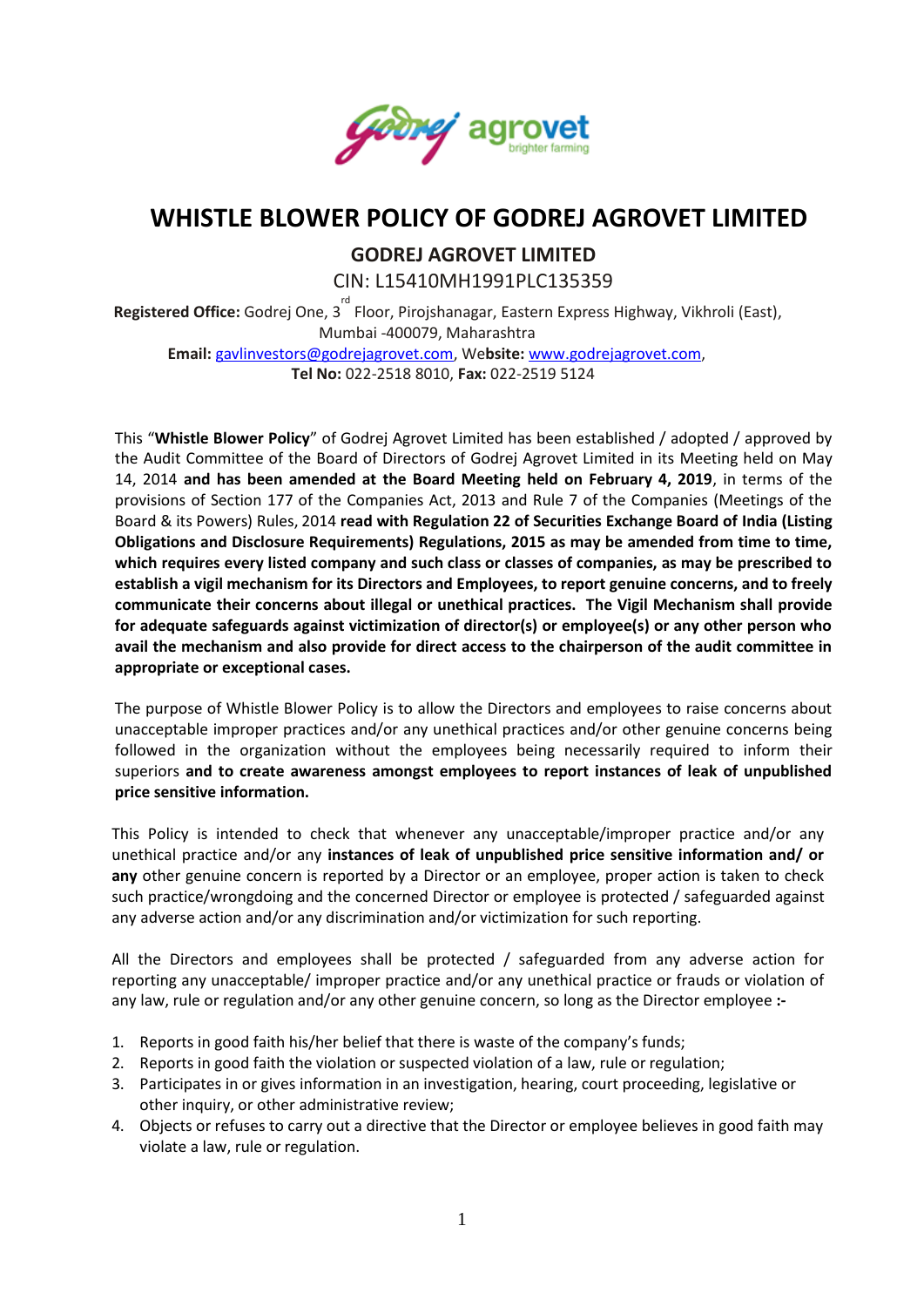The Company is forbidden from taking any adverse action against a Director or an employee for exercising the rights as listed above. Examples of adverse action are given below**:-** 

- 1. Removal of a Director ;
- 2. Discharging the employee ;
- 3. Threatening the Director or employee ;
- 4. Discriminating against the Director's directorship or employee's employment.

Any Director who has a genuine complaint or concern about any fraud or violation of any law, rule or regulation or unacceptable/improper practice and/or any unethical practice may complain about this to the designated person to attend to whistle-blowers as mentioned hereinbelow or to the Audit Committee or its Chairperson.

Any employee who has a genuine complaint or concern about any fraud or violation of any law, rule or regulation or unacceptable/improper practice and/or any unethical practice may complain about this to his superior or to the designated person to attend to whistle-blowers as mentioned hereinbelow or to the Audit Committee or its Chairperson.

Mr. V. Swaminathan, has been appointed as the "Whistle Blowing Officer", with effect from May 1, 2010, who can be contacted in writing at "Godrej One", Pirojshanagar, Eastern Express Highway, Vikhroli (East), Mumbai - 400079, Maharsahtra or on telephone at 25194403 or on [email at](mailto:ve.swaminathan@godrejinds.com)  [ve.swaminathan@godrejinds.com.](mailto:ve.swaminathan@godrejinds.com)

He shall be responsible for the following functions:

- 1. To receive and record any complaints under this policy.
- 2. To ensure confidentiality of any "Whistle Blowing" complainant who requests that his/her complaint be treated in confidence.
- 3. To prepare a report of any whistle blowing complaint and send the report promptly to the Audit Committee Members. A copy of the report shall be simultaneously sent to the Managing Director and/or Executive Director for investigation. The Managing Director / Executive Director, after investigation, shall place a report to the Audit Committee for discussion and decision. The Audit Committee Members shall then discuss the same and take necessary action.
- 4. The Whistle Blowing Officer shall communicate the Audit Committee's decision to the complainant for his/her information.

Employees / Directors are also free to communicate their complaints directly to the Audit Committee Members or Chairperson thereof without involving the Whistle Blowing Officer. They can communicate their complaints to the following Audit Committee Members (\*):

- 1. Mr. Natarajan Srinivasan (Chairman of the Audit Committee), No.9, North Avenue, Srinagar Colony, Saidapet, Chennai - 600015, Tamil Nadu, India E-mail ID: [nsrinivasan.n@gmail.](mailto:kavas@petigara.com)com
- 2. Dr. Ritu Anand (Member of the Audit Committee) 11, Brindaban, 65, Linking Road, Santacruz – West, Mumbai – 400 054 E-mail ID: [ritu.anand@tcs.com](mailto:ritu.anand@tcs.com)